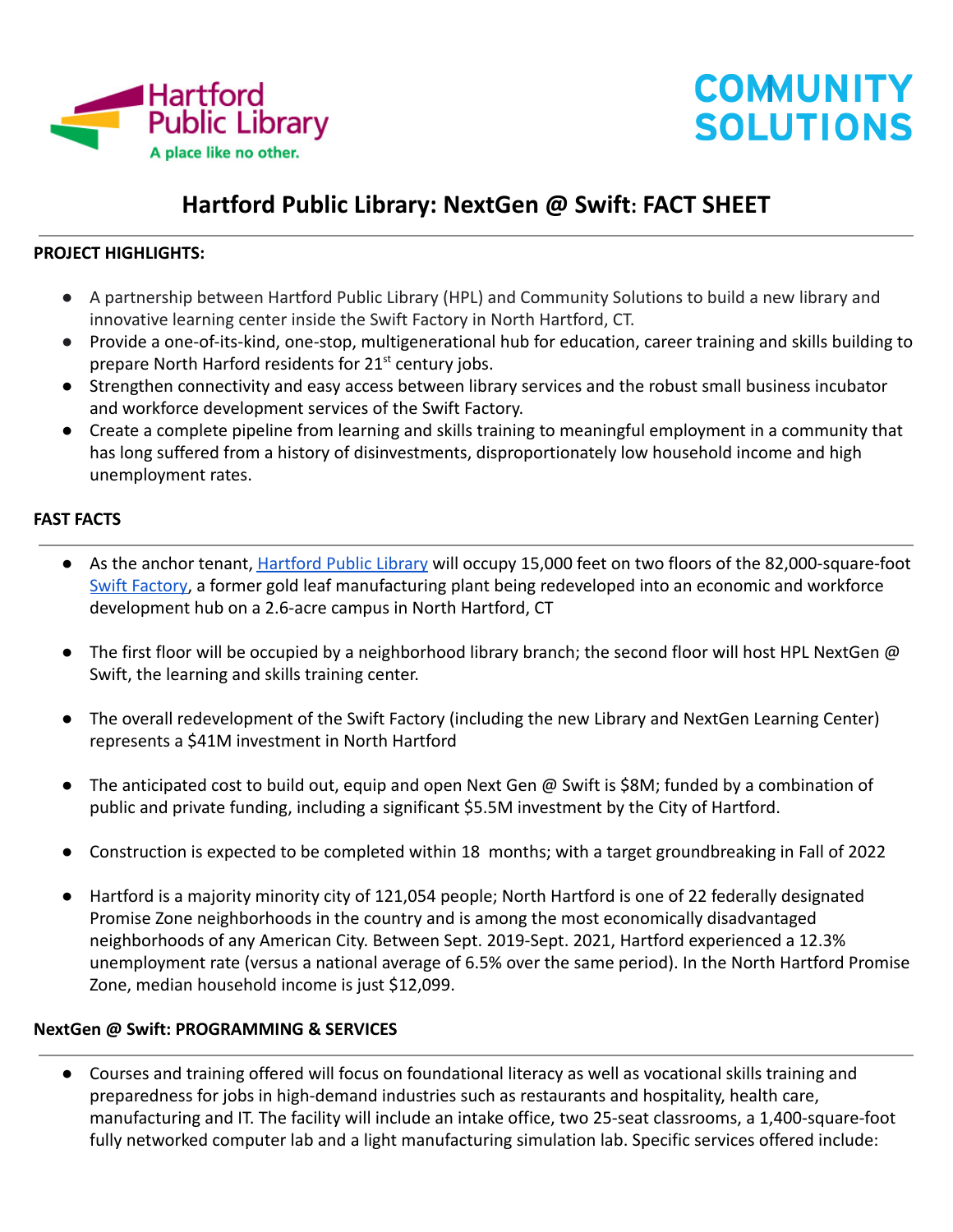- $\Omega$
- Health care skills training includes home health aide, nursing, speech and physical therapy and vaccine administration and telehealth (in collaboration with Swift tenant Harriot Home Health Services).
- Technology training provided in a dedicated computer lab space.
- Certifications in ServSafe Food Handling and ServSafe Food Managers in collaboration with the National Restaurant Association.
- Light manufacturing such as welding, specific equipment training (such as mills and lathes), Certified Production Technician and Certified Logistics Technician (in collaboration with Goodwin University).
- Small business classes (how to start, grow, expand and manage a small business) by the Hartford Chamber of Commerce and Small Business Administration.
- Wraparound services that include referrals and coordination with other Library programs or with outside agencies to address obstacles to employment such as child care, housing, or residency status.

## **WHY THIS PARTNERSHIP?**

- The [Swift Factory](https://www.swiftfactory.org) is an adaptive reuse project of [Community Solutions](https://community.solutions), a longtime player in North Hartford dedicated to improving economic conditions in the neighborhood. The overall project's goals include job growth, economic development, community health, youth engagement and community revitalization. The Swift Factory provides a dynamic environment in which to locate critical learning and skills of the public library.
- The Swift Factory revitalization project has won accolades for its innovative approach including:
	- Building Design + Construction | 2021 Reconstruction Award Silver Winner
	- Built Environment Plus | 2021 Green Building Showcase Market Leader Award Equity + Inclusion
	- It was a centerpiece of Hartford's successful application for federal Promise Zone status for North Hartford.
	- In 2021, Community Solutions won the MacArthur prize to work to help end homelessness in neighborhoods like North Hartford across the nation.
- Hartford Public Library, which serves the City of Hartford at a central library and seven neighborhood libraries, is an industry leader in providing adult education, career and workforce readiness services and is known for its leadership in several areas including:
	- Digital Literacy: In 2019 the Urban Library Council awarded HPL with an Innovator of the Year Award for its digital literacy and career readiness work.
	- Services for New Immigrants: HPL's The American Place was the 2021 winner of the Partners in International Education award from the Council on Social Work Education's Commission on Global Social Work Education; it was also a 2021 awardee of a Federal USCIS grant for Citizenship and Integration work, the the only library to win this award in 2021.
	- HPL has also been recognized for its work by the Connecticut League of History Organizations (CLHO) (2021 Award of Merit) and the Roberts Foundation with the "Creation of New Work" Award as well as